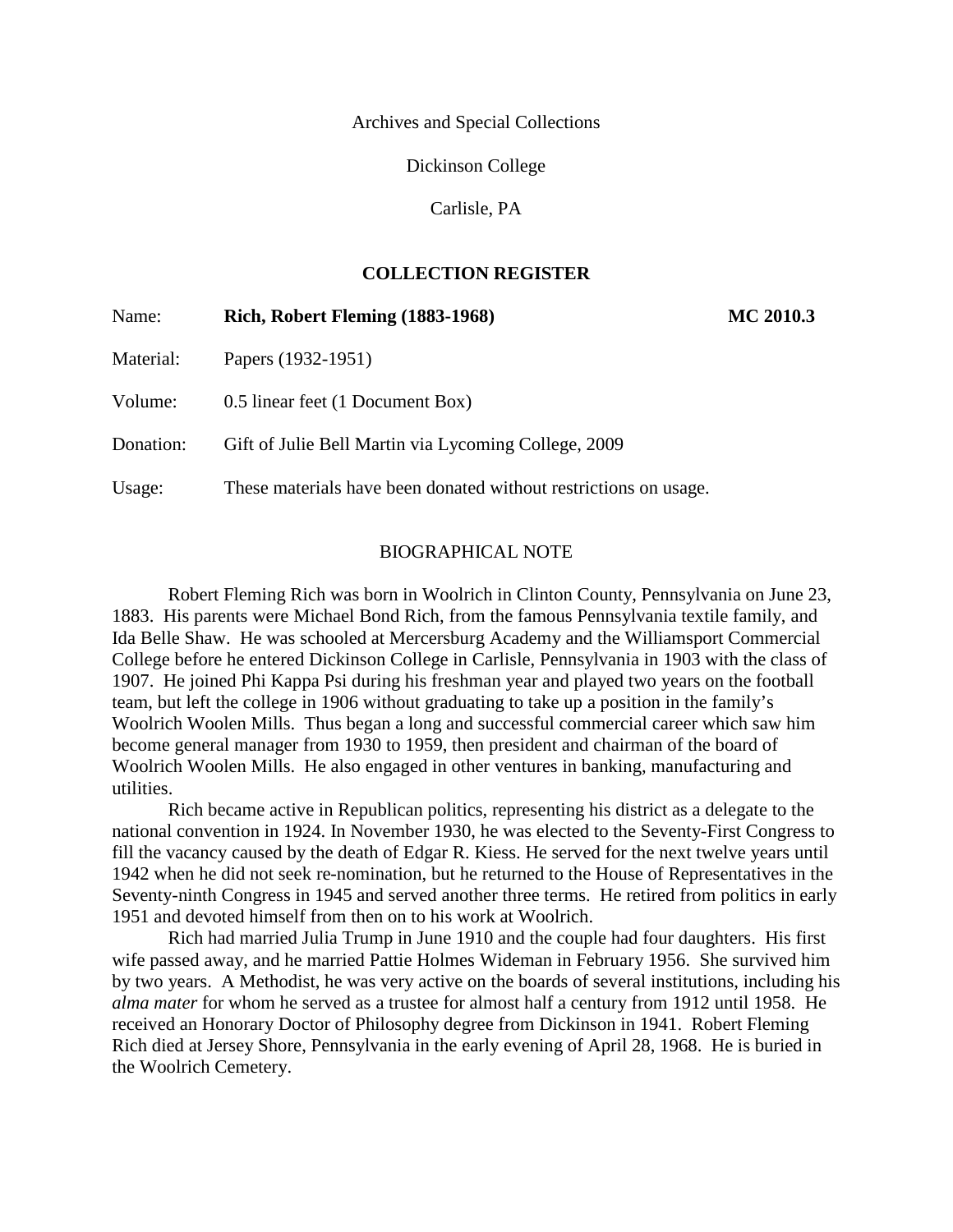### COLLECTION DESCRIPTION

The Robert Rich Dickinson Collection is composed of papers relating to Rich's time as a student and trustee at Dickinson College. The collection was part of a larger group of papers donated to Lycoming College by Rich's granddaughter, Julie Bell Martin. Papers relating to Dickinson were subsequently transferred to the Dickinson College archives with permission from Ms. Bell. The collection is divided into six series: Board of Trustees General Business, Board of Trustees Financial, Board of Trustees Honorary Degree, Alumnus Donations, Alumnus Events, and Alumnus General Business. The contents of each series are arranged in chronological order.

The Board of Trustees General Business series contains correspondence between Rich and other members of the board of trustees relating to general affairs and Rich's involvement with the executive committee. These papers include correspondence relating to the election of board members and Rich's concerns over the growing separation between Dickinson College and the Methodist Church.

The Board of Trustees Financial series is composed of correspondence between Rich, members of the board of trustees, and several presidents of the college relating the financial climate of the college. At several points during his tenure on the board of trustees, Rich was concerned with the expenditures of the college.

The Board of Trustees Honorary Degree series consists of correspondence between Rich, members of the board of trustees and various candidates for honorary degrees.

The Alumnus Donations series contains correspondence concerning various gifts and donations made to the college by Rich. In addition to monetary donations, Rich was also responsible for donating rugs and helping to finance several portraits for the college, including portraits of Boyd Lee Spahr and Bradford McIntire.

The Alumnus Events series contains correspondence between Rich and other alumni and trustees regarding attendance at events such as reunions, anniversaries and commencements.

The Alumnus General Business series is composed of correspondence between Rich and other members of the Dickinson community regarding general matters such as the college football team and his daughter's attendance at the college. The series also includes a photograph of Rich as an editor for the *Dickinson Union* and a copy of his report card from the fall term 1906.

### COLLECTION INVENTORY

#### **BOX 1 - MC 2010.3**

#### BOARD OF TRUSTEES – GENERAL BUSINESS

- Folder 01) Correspondence 1933
- Folder 02) Correspondence 1934
- Folder 03) Correspondence 1935
- Folder 04) Correspondence 1936
- Folder 05) Correspondence 1937
- Folder 06) Correspondence 1945
- Folder 07) Correspondence 1946
- Folder 08) Correspondence 1947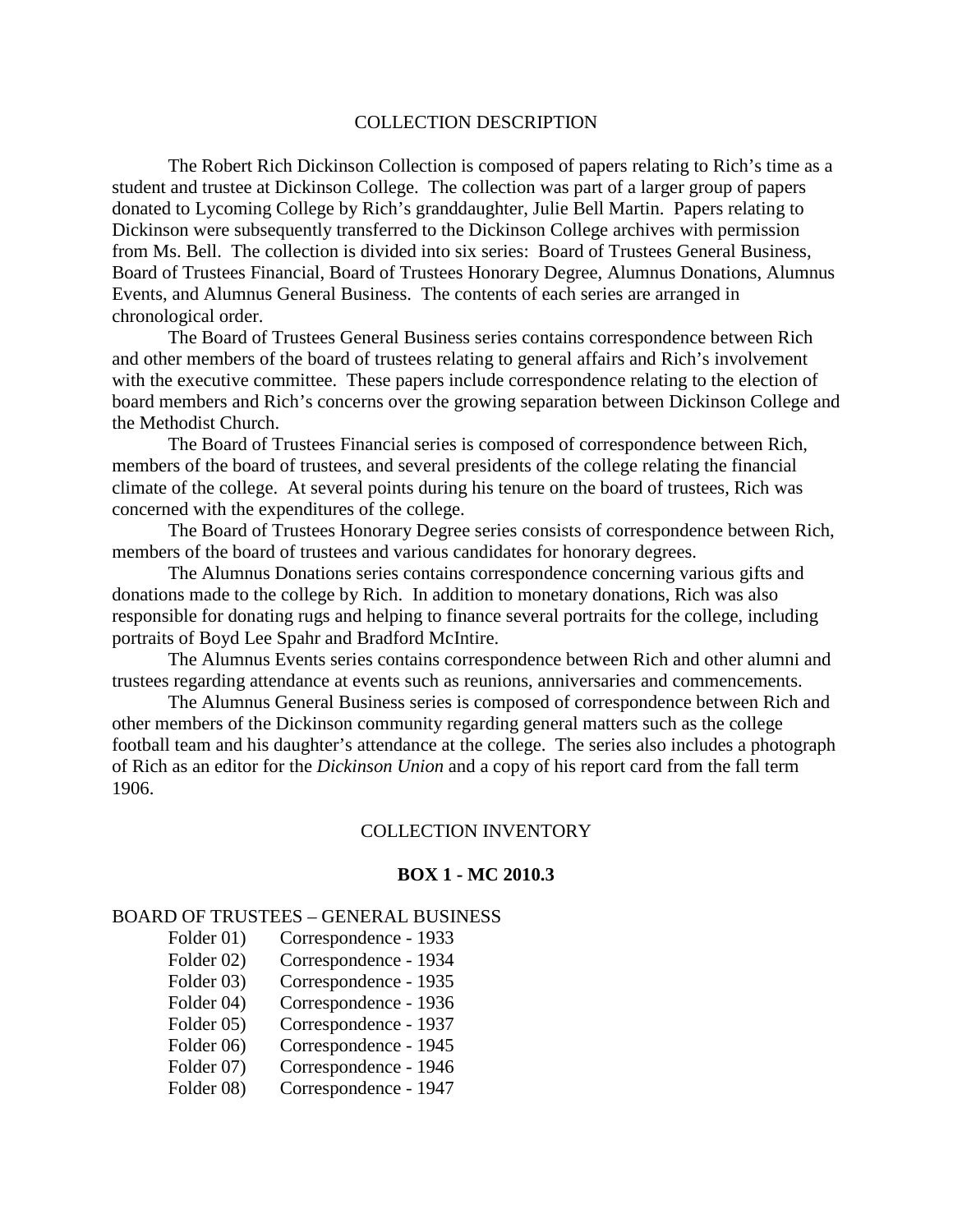# **BOX 1 - MC 2010.3 (cont.)**

# BOARD OF TRUSTEES – GENERAL BUSINESS (cont.)

- Folder 09) Correspondence 1948
- Folder 10) Correspondence 1949
- Folder 11) Correspondence 1950

### BOARD OF TRUSTEES – FINANCIAL PAPERS

- Folder 12) Correspondence 1933
- Folder 13) Correspondence 1935
- Folder 14) Correspondence 1936
- Folder 15) Correspondence 1937
- Folder 16) Correspondence 1938
- Folder 17) Correspondence 1946
- Folder 18) Correspondence 1947
- Folder 19) Correspondence 1948
- Folder 20) Correspondence 1949
- Folder 21) Correspondence 1950

### BOARD OF TRUSTEES – HONORARY DEGREES

- Folder 22) Correspondence 1932
- Folder 23) Correspondence 1933
- Folder 24) Correspondence 1935
- Folder 25) Correspondence 1936
- Folder 26) Correspondence 1937
- Folder 27) Correspondence 1938
- Folder 28) Correspondence 1945
- Folder 29) Correspondence 1946
- Folder 30) Correspondence 1947
- Folder 31) Correspondence 1948
- Folder 32) Correspondence 1949
- Folder 33) Correspondence 1950

### ALUMNUS – DONATIONS

- Folder 34) Correspondence 1935
- Folder 35) Correspondence 1936
- Folder 36) Correspondence 1937
- Folder 37) Correspondence 1945
- Folder 38) Correspondence 1946
- Folder 39) Correspondence 1947
- Folder 40) Correspondence 1948
- Folder 41) Correspondence 1949
- Folder 42) Correspondence 1950